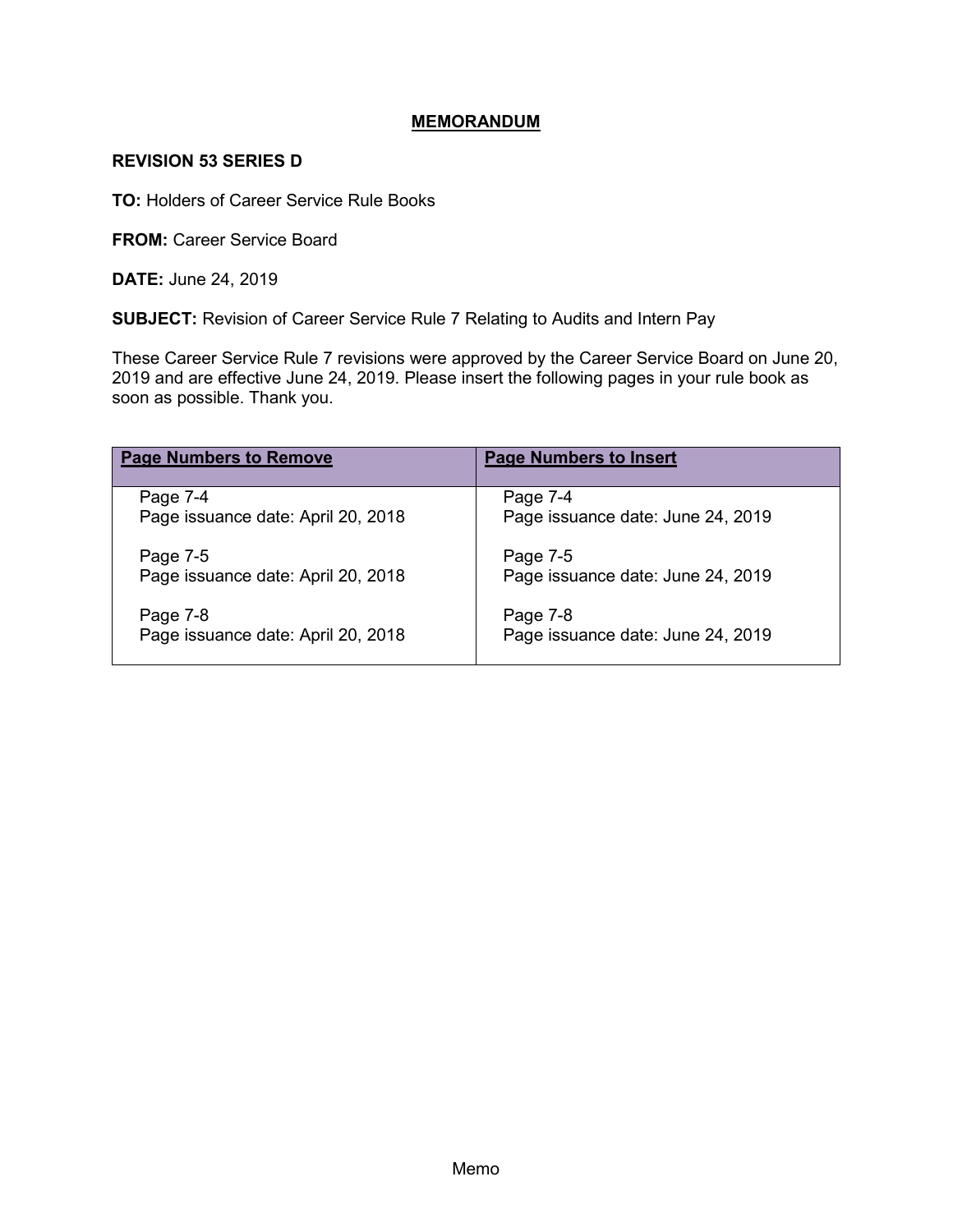or essential, and may include changes in location of work and changes in equipment and tools.

# 7-32 Allocation of New Positions

Every position covered by the classification and pay plan shall be allocated to a classification in that plan. Such allocation shall be made by the OHR on the basis of the predominant duties of the position and in accordance with generally accepted personnel standards and procedures and as set forth in this Rule 7.

# 7-33 Re-Allocation Of Existing Positions

- A. When the duties of an existing position are changed to the extent that the position is more similar to positions in other classifications than to positions in its current classification, the position should be re-allocated to a more appropriate classification in accordance with this Rule 7.
- B. In order to maintain the classification and pay plan, the OHR may re-allocate:
	- 1. Vacant positions on the basis of the essential duties of the position; and
	- 2. Filled positions by conducting audits or maintenance studies.

#### 7-34 Audits

(Revised June 24, 2019; Rule Revision Memo 53D)

- A. An appointing authority may submit a request for, or the OHR may initiate, an audit of a filled position to determine if it is correctly classified, when there has been:
	- 1. A significant change in the type or level of duties and responsibilities;
	- 2. A re-organization affecting a number of employees, which may involve significant additions of new equipment, or substantial changes in methods or procedures; or
	- 3. A maintenance study resulting in changed classification specifications.
- B. Appointing authorities are encouraged to submit audit requests to the OHR as soon as possible after the duties of a position have been permanently changed. Requests must be made using the OHR Request for Classification Consideration form.
- C. When an appointing authority requests re-allocation of a position to a supervisory or managerial classification from a classification that is not a supervisory or managerial classification the request shall include a list of the position numbers, classification titles, and names of subordinate staff.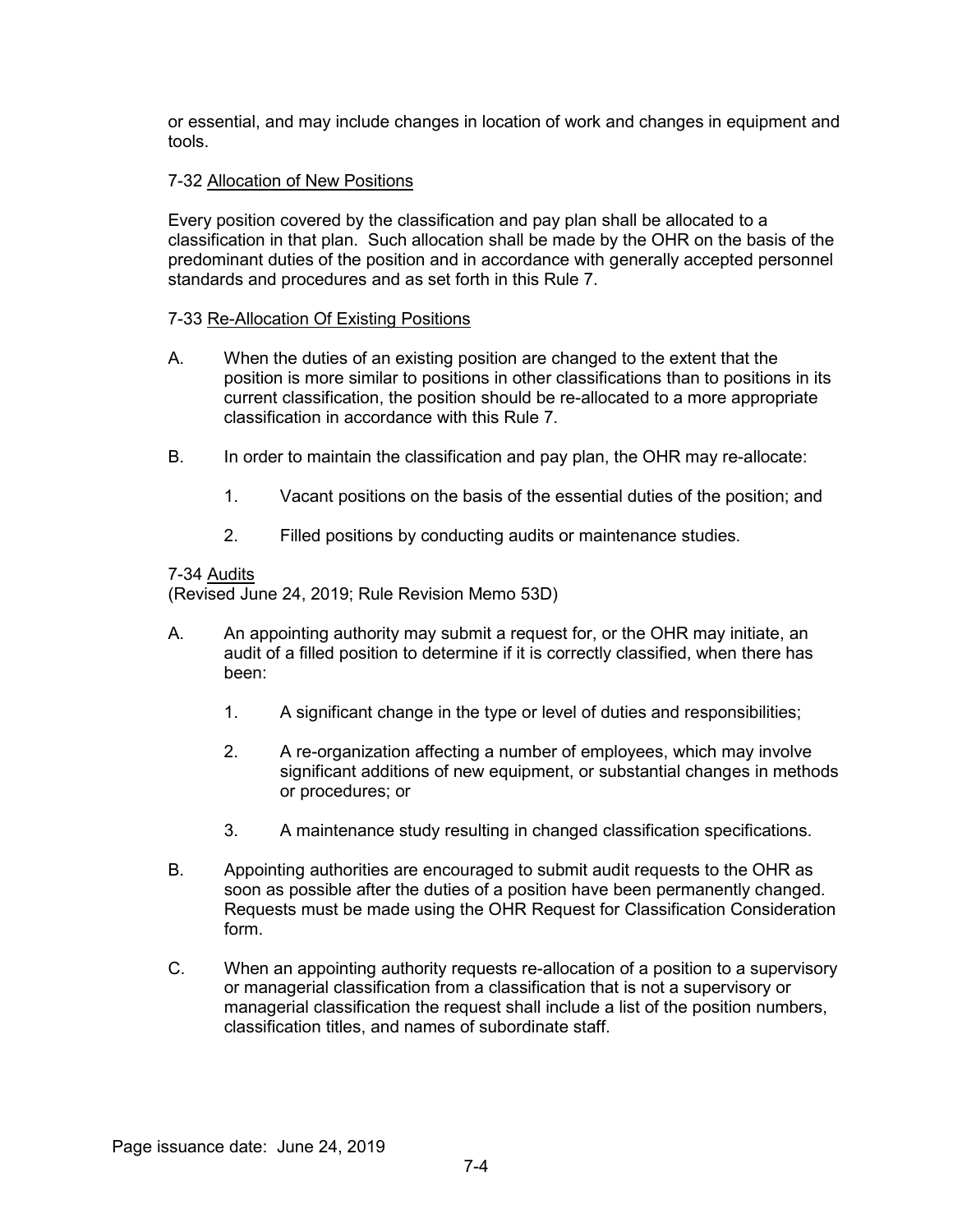- D. Audit requests will not be granted in the following situations:
	- 1. For limited positions that are not budgeted or not anticipated to be budgeted past the fiscal year in which the audit was requested;
	- 2. For on-call positions, unless re-allocation responsibility has been delegated to the appointing authority under the Progressive Classification Series Program;
	- 3. When there is a vacant position in the incumbent's work unit which is in the classification to which the audit request seeks to re-allocate the incumbent's position;
	- 4. For any positions currently included in a classification maintenance study, however an exception may be granted upon OHR Executive Director approval based on the circumstances surrounding the audit request;
	- 5. As an alternative to promotion;
	- 6. As a substitute for disciplinary procedure;
	- 7. The incumbent has not passed the applicable assessment or test for the proposed classification; or
	- 8. The incumbent has not completed the required training for the proposed classification.
- E. An employee may petition an appointing authority to reconsider a decision not to request an audit of the employee's position and may send a copy of the petition to the OHR Executive Director. The OHR may choose to initiate an audit or maintenance study if warranted under this Rule 7.

# F. Progressive Classification Series Program:

- 1. A progressive classification series consists of classifications where the levels of the duties are different, but the types of duties and nature of the work are the same. A progressive classification series typically consists of and is intended for non-exempt entry and development levels. It is used to re-allocate an employee in the progressive series who is fully performing at the higher level and has met the requirements to progress to the next level in the progressive series. Not only must the re-allocation factors and specific criteria for classification re-allocation be met, but the higher-level duties must also be assigned.
- 2. Under the progressive classification series program, re-allocation responsibility is delegated by the OHR to an appointing authority. The OHR works with departments and agencies to develop appropriate reallocation factors and specific criteria (e.g., minimum time in position requirements) which appointing authorities and/or supervisors use to make classification re-allocation recommendations.